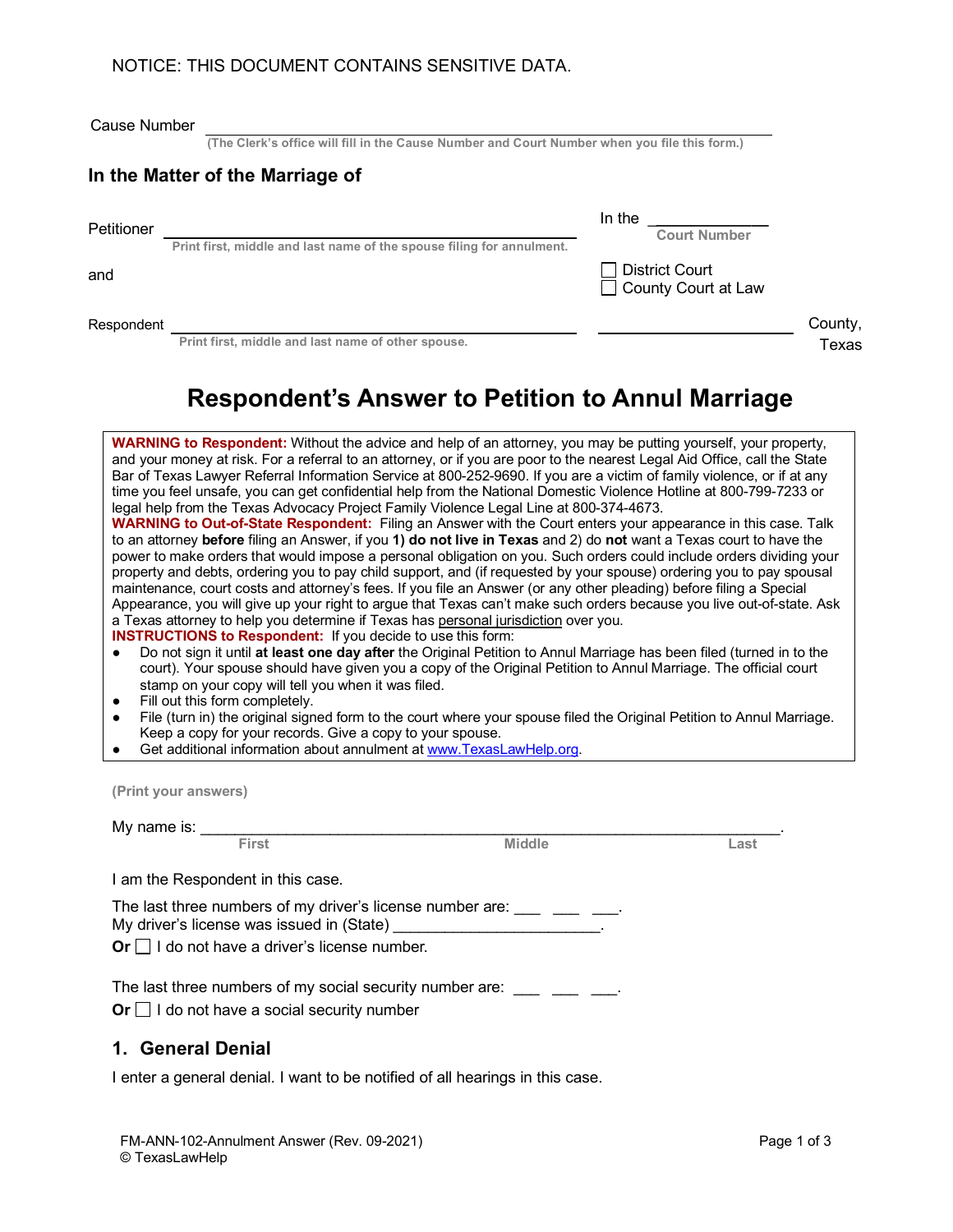## **2. Contact Information**

My mailing address is: \_\_\_\_\_\_\_\_\_\_\_\_\_\_\_\_\_\_\_\_\_\_\_\_\_\_\_\_\_\_\_\_\_\_\_\_\_\_\_\_\_\_\_\_\_\_\_\_\_\_\_\_\_\_\_\_\_\_\_\_. **Mailing Address** My phone number is:

My email address is

I understand I must notify the Court and my spouse's attorney or my spouse (if my spouse does not have an attorney) in writing if my mailing address or email address changes during this case. If I don't, I understand that all information about this case, including the date and time of hearings, will be sent to me at the mailing address or email address on this form.

#### **3. Confirmation of Prior Name**

Prior to the marriage ceremony, my full name was:

\_\_\_\_\_\_\_\_\_\_\_\_\_\_\_\_\_\_\_\_\_\_\_\_\_\_\_\_\_\_\_\_\_\_\_\_\_\_\_\_\_\_\_\_\_\_\_\_\_\_\_\_\_\_\_\_\_\_\_\_\_\_\_\_\_\_\_\_\_\_\_\_\_\_\_\_\_\_\_\_\_\_\_\_\_ PRINT: **First Middle Last**

The Court should confirm this former name as my lawful name.

### **4. Discovery Level**

The discovery level in this case, if needed, is: **(Check one box.)**

Level 1. (Check here if you and your spouse have more than \$0 and less than \$250,000 in property.)

Level 2. (All **other** couples check here.)

#### **5. Required Initial Disclosures**

I understand that spouses in an annulment must usually exchange **initial disclosures** of the information and material described in Texas Rules of Civil Procedure, Rule 194.2.

**Check all that apply.**

- I believe my spouse and I will agree to waive the exchange of initial disclosures.  $\Box$
- $\Box$ This action involves domestic violence and is exempt from the required initial disclosure requirement

## **6. Prayer**

N

I ask the Court for general relief.

| Respondent's Signature    | Date                   |              |     |  |
|---------------------------|------------------------|--------------|-----|--|
| Respondent's Printed Name | <b>Phone Number</b>    |              |     |  |
| <b>Mailing Address</b>    | City                   | <b>State</b> | ZIP |  |
| Email Address             | Fax $#$ (if available) |              |     |  |